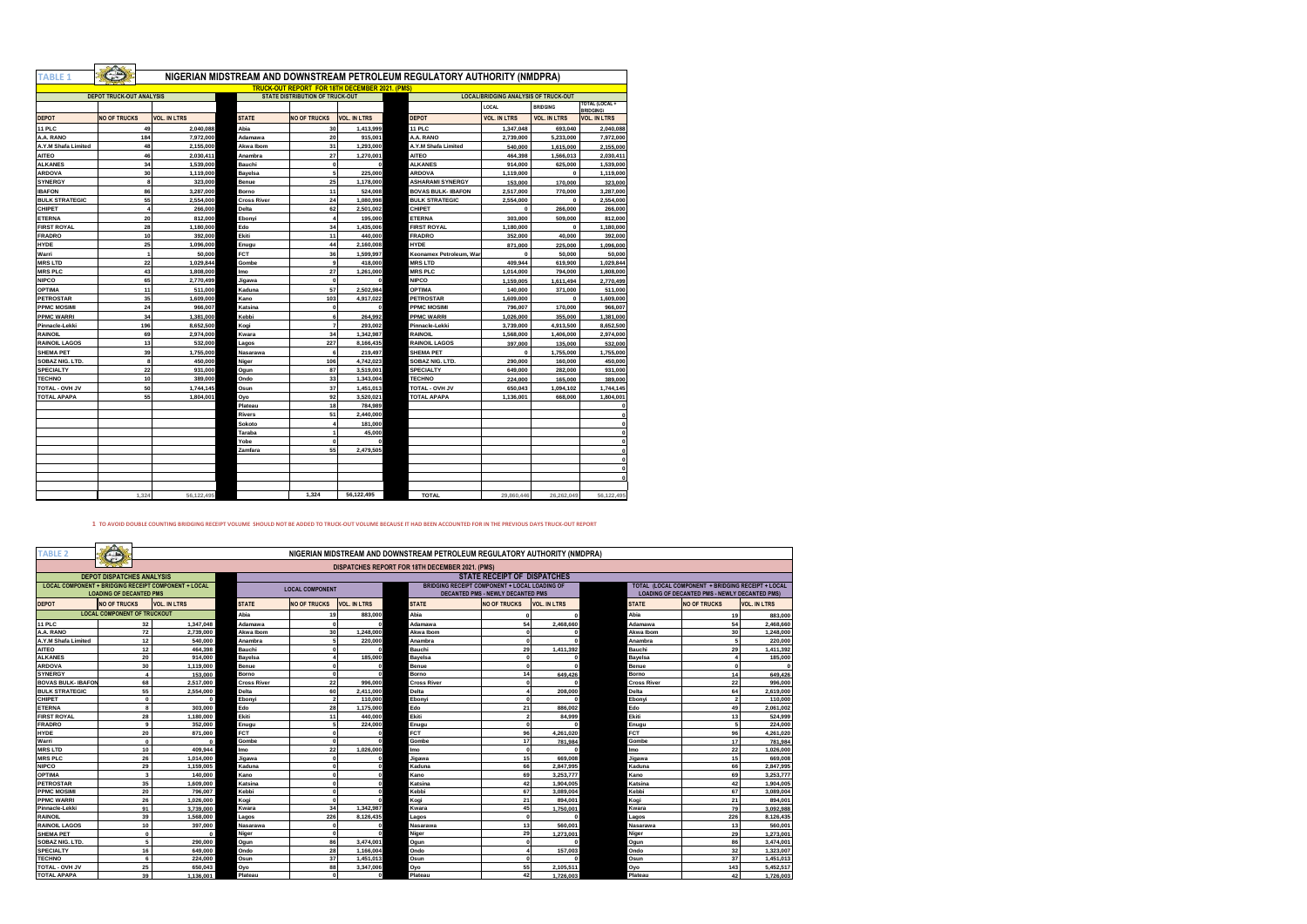|                     |                                 |                                                        | <b>Rivers</b> | 43  | 2,035,000  | <b>Rivers</b> | $\Omega$ | $\Omega$   | <b>Rivers</b> | 43    | 2,035,000  |
|---------------------|---------------------------------|--------------------------------------------------------|---------------|-----|------------|---------------|----------|------------|---------------|-------|------------|
|                     |                                 |                                                        | Sokoto        |     |            | Sokoto        | 37       | 1,708,003  | Sokoto        | 37    | 1,708,003  |
|                     |                                 |                                                        | Taraba        |     |            | Taraba        | 25       | 1,095,114  | Taraba        | 25    | 1,095,114  |
|                     |                                 |                                                        | Yobe          |     |            | Yobe          | 26       | 1,269,978  | Yobe          | 26    | 1,269,978  |
|                     |                                 |                                                        | Zamfara       |     |            | Zamfara       | 20       | 863,999    | Zamfara       | 20    | 863,999    |
|                     |                                 |                                                        |               |     |            |               |          |            |               |       |            |
|                     |                                 | BRIDGING RECEIPT COMPONENT + LOCAL LOADING OF DECANTED |               |     |            |               |          |            |               |       |            |
|                     | <b>PMS - NEWLY DECANTED PMS</b> |                                                        |               |     |            |               |          |            |               |       |            |
| <b>GOMBE</b>        | 24                              | 1,101,405                                              |               |     |            |               |          |            |               |       |            |
| <b>GUSAU</b>        | 119                             | 5,448,006                                              |               |     |            |               |          |            |               |       |            |
| <b>JOS</b>          | 58                              | 2,476,003                                              |               |     |            |               |          |            |               |       |            |
| <b>KADUNA DEPOT</b> | 67                              | 2,907,995                                              |               |     |            |               |          |            |               |       |            |
| <b>KANO</b>         | 151                             | 7,077,371                                              |               |     |            |               |          |            |               |       |            |
| <b>MAIDUGURI</b>    | 17                              | 815,005                                                |               |     |            |               |          |            |               |       |            |
| <b>MINNA</b>        | 23                              | 1,010,000                                              |               |     |            |               |          |            |               |       |            |
| <b>PPMC BENIN</b>   | 21                              | 886,002                                                |               |     |            |               |          |            |               |       |            |
| <b>PPMC IBADAN</b>  | 55                              | 2,105,511                                              |               |     |            |               |          |            |               |       |            |
| <b>PPMC ILORIN</b>  | 45                              | 1,750,001                                              |               |     |            |               |          |            |               |       |            |
| <b>PPMC ORE</b>     |                                 | 242,002                                                |               |     |            |               |          |            |               |       |            |
| <b>PPMC WARRI</b>   |                                 | 208,000                                                |               |     |            |               |          |            |               |       |            |
| <b>SULEJA</b>       | 141                             | 6,191,023                                              |               |     |            |               |          |            |               |       |            |
| <b>YOLA</b>         | 82                              | 3,699,563                                              |               |     |            |               |          |            |               |       |            |
|                     |                                 |                                                        |               |     |            |               |          |            |               |       |            |
|                     |                                 |                                                        |               |     |            |               |          |            |               |       |            |
|                     |                                 |                                                        |               |     |            |               |          |            |               |       |            |
|                     |                                 |                                                        |               |     |            |               |          |            |               |       |            |
|                     |                                 |                                                        |               |     |            |               |          |            |               |       |            |
|                     |                                 |                                                        |               |     |            |               |          |            |               |       |            |
|                     |                                 |                                                        |               |     |            |               |          |            |               |       |            |
| <b>TOTAL</b>        | 1.563                           | 65,778,333                                             | <b>TOTAL</b>  | 750 | 29,860,446 | <b>TOTAL</b>  | 813      | 35,917,887 | <b>TOTAL</b>  | 1.563 | 65,778,333 |

| BRIDGING RECEIPT REPORT FOR 18TH DECEMBER 2021. (PMS)<br>STATE DISTRIBUTION OF BRIDGING RECEIPT<br><b>DEPOT BRIDGING RECEIPT ANALYSIS</b><br><b>NO OF TRUCKS</b><br><b>NO OF TRUCKS</b><br><b>VOL. IN LTRS</b><br><b>STATE</b><br><b>VOL. IN LTRS</b><br>Abia<br>24<br>1,101,405<br>$\mathbf 0$<br>$\Omega$<br>Adamawa<br>52<br>5,448,006<br>2.378.251<br>119<br>Akwa Ibom<br>55<br>2,341,003<br>0<br>0<br>67<br>Anambra<br>2,907,995<br>0<br>$\Omega$<br>Bauchi<br>151<br>7,077,371<br>29<br>1,411,392<br>Bayelsa<br>17<br>O<br>815,005<br>Benue<br>23<br>1.010.000<br>0<br>$\mathbf 0$<br>21<br>Borno<br>886,002<br>14<br>649,426<br><b>Cross River</b><br>55<br>2.105.511<br>0<br>$\Omega$<br>45<br>Delta<br>1,750,001<br>208,000<br>4<br>Ebonyi<br>6<br>242,002<br>0<br>Edo<br>208,000<br>21<br>886,002<br>4<br>Ekiti<br>141<br>$\overline{2}$<br>6,191,023<br>84,999<br>75<br>Enugu<br>$\mathbf 0$<br>3,382,250<br>FCT<br>96<br>4,261,020<br>Gombe<br>16<br>736.984<br><b>Imo</b><br>0<br>15<br>Jigawa<br>669,008<br>Kaduna<br>66<br>2.847.995<br>Kano<br>64<br>3,027,988<br>Katsina<br>42<br>1,904,005<br>Kebbi<br>67<br>3.089.004<br>Kogi<br>21<br>894,001<br>Kwara<br>45<br>1,750,001<br>Lagos<br>0<br>Nasarawa<br>13<br>560,001<br>Niger<br>29<br>1,273,001<br>Ogun<br>$\mathbf 0$<br>Ondo<br>157,003<br>4<br>Osun<br>$\mathbf 0$<br>O<br>55<br>Oyo<br>2,105,511<br>Plateau<br>42<br>1,726,003<br><b>Rivers</b><br>$\mathbf 0$<br>Sokoto<br>37<br>1,708,003<br>Taraba<br>23<br>1.003.999<br>Yobe<br>1.269.978<br>26<br>Zamfara<br>20<br>863,999<br>35.465.574<br>803<br>803<br>35,465,574 | <b>TABLE 3</b>      | NIGERIAN MIDSTREAM AND DOWNSTREAM PETROLEUM REGULATORY AUTHORITY (NMDPRA) |  |  |  |  |  |  |
|----------------------------------------------------------------------------------------------------------------------------------------------------------------------------------------------------------------------------------------------------------------------------------------------------------------------------------------------------------------------------------------------------------------------------------------------------------------------------------------------------------------------------------------------------------------------------------------------------------------------------------------------------------------------------------------------------------------------------------------------------------------------------------------------------------------------------------------------------------------------------------------------------------------------------------------------------------------------------------------------------------------------------------------------------------------------------------------------------------------------------------------------------------------------------------------------------------------------------------------------------------------------------------------------------------------------------------------------------------------------------------------------------------------------------------------------------------------------------------------------------------------------------------------------------------------------------------------------------|---------------------|---------------------------------------------------------------------------|--|--|--|--|--|--|
|                                                                                                                                                                                                                                                                                                                                                                                                                                                                                                                                                                                                                                                                                                                                                                                                                                                                                                                                                                                                                                                                                                                                                                                                                                                                                                                                                                                                                                                                                                                                                                                                    |                     |                                                                           |  |  |  |  |  |  |
|                                                                                                                                                                                                                                                                                                                                                                                                                                                                                                                                                                                                                                                                                                                                                                                                                                                                                                                                                                                                                                                                                                                                                                                                                                                                                                                                                                                                                                                                                                                                                                                                    |                     |                                                                           |  |  |  |  |  |  |
|                                                                                                                                                                                                                                                                                                                                                                                                                                                                                                                                                                                                                                                                                                                                                                                                                                                                                                                                                                                                                                                                                                                                                                                                                                                                                                                                                                                                                                                                                                                                                                                                    | <b>DEPOT</b>        |                                                                           |  |  |  |  |  |  |
|                                                                                                                                                                                                                                                                                                                                                                                                                                                                                                                                                                                                                                                                                                                                                                                                                                                                                                                                                                                                                                                                                                                                                                                                                                                                                                                                                                                                                                                                                                                                                                                                    | <b>GOMBE</b>        |                                                                           |  |  |  |  |  |  |
|                                                                                                                                                                                                                                                                                                                                                                                                                                                                                                                                                                                                                                                                                                                                                                                                                                                                                                                                                                                                                                                                                                                                                                                                                                                                                                                                                                                                                                                                                                                                                                                                    | <b>GUSAU</b>        |                                                                           |  |  |  |  |  |  |
|                                                                                                                                                                                                                                                                                                                                                                                                                                                                                                                                                                                                                                                                                                                                                                                                                                                                                                                                                                                                                                                                                                                                                                                                                                                                                                                                                                                                                                                                                                                                                                                                    | <b>JOS</b>          |                                                                           |  |  |  |  |  |  |
|                                                                                                                                                                                                                                                                                                                                                                                                                                                                                                                                                                                                                                                                                                                                                                                                                                                                                                                                                                                                                                                                                                                                                                                                                                                                                                                                                                                                                                                                                                                                                                                                    | <b>KADUNA DEPOT</b> |                                                                           |  |  |  |  |  |  |
|                                                                                                                                                                                                                                                                                                                                                                                                                                                                                                                                                                                                                                                                                                                                                                                                                                                                                                                                                                                                                                                                                                                                                                                                                                                                                                                                                                                                                                                                                                                                                                                                    | <b>KANO</b>         |                                                                           |  |  |  |  |  |  |
|                                                                                                                                                                                                                                                                                                                                                                                                                                                                                                                                                                                                                                                                                                                                                                                                                                                                                                                                                                                                                                                                                                                                                                                                                                                                                                                                                                                                                                                                                                                                                                                                    | <b>MAIDUGURI</b>    |                                                                           |  |  |  |  |  |  |
|                                                                                                                                                                                                                                                                                                                                                                                                                                                                                                                                                                                                                                                                                                                                                                                                                                                                                                                                                                                                                                                                                                                                                                                                                                                                                                                                                                                                                                                                                                                                                                                                    | <b>MINNA</b>        |                                                                           |  |  |  |  |  |  |
|                                                                                                                                                                                                                                                                                                                                                                                                                                                                                                                                                                                                                                                                                                                                                                                                                                                                                                                                                                                                                                                                                                                                                                                                                                                                                                                                                                                                                                                                                                                                                                                                    | <b>PPMC BENIN</b>   |                                                                           |  |  |  |  |  |  |
|                                                                                                                                                                                                                                                                                                                                                                                                                                                                                                                                                                                                                                                                                                                                                                                                                                                                                                                                                                                                                                                                                                                                                                                                                                                                                                                                                                                                                                                                                                                                                                                                    | <b>PPMC IBADAN</b>  |                                                                           |  |  |  |  |  |  |
|                                                                                                                                                                                                                                                                                                                                                                                                                                                                                                                                                                                                                                                                                                                                                                                                                                                                                                                                                                                                                                                                                                                                                                                                                                                                                                                                                                                                                                                                                                                                                                                                    | <b>PPMC ILORIN</b>  |                                                                           |  |  |  |  |  |  |
|                                                                                                                                                                                                                                                                                                                                                                                                                                                                                                                                                                                                                                                                                                                                                                                                                                                                                                                                                                                                                                                                                                                                                                                                                                                                                                                                                                                                                                                                                                                                                                                                    | <b>PPMC ORE</b>     |                                                                           |  |  |  |  |  |  |
|                                                                                                                                                                                                                                                                                                                                                                                                                                                                                                                                                                                                                                                                                                                                                                                                                                                                                                                                                                                                                                                                                                                                                                                                                                                                                                                                                                                                                                                                                                                                                                                                    | <b>PPMC WARRI</b>   |                                                                           |  |  |  |  |  |  |
|                                                                                                                                                                                                                                                                                                                                                                                                                                                                                                                                                                                                                                                                                                                                                                                                                                                                                                                                                                                                                                                                                                                                                                                                                                                                                                                                                                                                                                                                                                                                                                                                    | <b>SULEJA</b>       |                                                                           |  |  |  |  |  |  |
|                                                                                                                                                                                                                                                                                                                                                                                                                                                                                                                                                                                                                                                                                                                                                                                                                                                                                                                                                                                                                                                                                                                                                                                                                                                                                                                                                                                                                                                                                                                                                                                                    | YOLA                |                                                                           |  |  |  |  |  |  |
|                                                                                                                                                                                                                                                                                                                                                                                                                                                                                                                                                                                                                                                                                                                                                                                                                                                                                                                                                                                                                                                                                                                                                                                                                                                                                                                                                                                                                                                                                                                                                                                                    |                     |                                                                           |  |  |  |  |  |  |
|                                                                                                                                                                                                                                                                                                                                                                                                                                                                                                                                                                                                                                                                                                                                                                                                                                                                                                                                                                                                                                                                                                                                                                                                                                                                                                                                                                                                                                                                                                                                                                                                    |                     |                                                                           |  |  |  |  |  |  |
|                                                                                                                                                                                                                                                                                                                                                                                                                                                                                                                                                                                                                                                                                                                                                                                                                                                                                                                                                                                                                                                                                                                                                                                                                                                                                                                                                                                                                                                                                                                                                                                                    |                     |                                                                           |  |  |  |  |  |  |
|                                                                                                                                                                                                                                                                                                                                                                                                                                                                                                                                                                                                                                                                                                                                                                                                                                                                                                                                                                                                                                                                                                                                                                                                                                                                                                                                                                                                                                                                                                                                                                                                    |                     |                                                                           |  |  |  |  |  |  |
|                                                                                                                                                                                                                                                                                                                                                                                                                                                                                                                                                                                                                                                                                                                                                                                                                                                                                                                                                                                                                                                                                                                                                                                                                                                                                                                                                                                                                                                                                                                                                                                                    |                     |                                                                           |  |  |  |  |  |  |
|                                                                                                                                                                                                                                                                                                                                                                                                                                                                                                                                                                                                                                                                                                                                                                                                                                                                                                                                                                                                                                                                                                                                                                                                                                                                                                                                                                                                                                                                                                                                                                                                    |                     |                                                                           |  |  |  |  |  |  |
|                                                                                                                                                                                                                                                                                                                                                                                                                                                                                                                                                                                                                                                                                                                                                                                                                                                                                                                                                                                                                                                                                                                                                                                                                                                                                                                                                                                                                                                                                                                                                                                                    |                     |                                                                           |  |  |  |  |  |  |
|                                                                                                                                                                                                                                                                                                                                                                                                                                                                                                                                                                                                                                                                                                                                                                                                                                                                                                                                                                                                                                                                                                                                                                                                                                                                                                                                                                                                                                                                                                                                                                                                    |                     |                                                                           |  |  |  |  |  |  |
|                                                                                                                                                                                                                                                                                                                                                                                                                                                                                                                                                                                                                                                                                                                                                                                                                                                                                                                                                                                                                                                                                                                                                                                                                                                                                                                                                                                                                                                                                                                                                                                                    |                     |                                                                           |  |  |  |  |  |  |
|                                                                                                                                                                                                                                                                                                                                                                                                                                                                                                                                                                                                                                                                                                                                                                                                                                                                                                                                                                                                                                                                                                                                                                                                                                                                                                                                                                                                                                                                                                                                                                                                    |                     |                                                                           |  |  |  |  |  |  |
|                                                                                                                                                                                                                                                                                                                                                                                                                                                                                                                                                                                                                                                                                                                                                                                                                                                                                                                                                                                                                                                                                                                                                                                                                                                                                                                                                                                                                                                                                                                                                                                                    |                     |                                                                           |  |  |  |  |  |  |
|                                                                                                                                                                                                                                                                                                                                                                                                                                                                                                                                                                                                                                                                                                                                                                                                                                                                                                                                                                                                                                                                                                                                                                                                                                                                                                                                                                                                                                                                                                                                                                                                    |                     |                                                                           |  |  |  |  |  |  |
|                                                                                                                                                                                                                                                                                                                                                                                                                                                                                                                                                                                                                                                                                                                                                                                                                                                                                                                                                                                                                                                                                                                                                                                                                                                                                                                                                                                                                                                                                                                                                                                                    |                     |                                                                           |  |  |  |  |  |  |
|                                                                                                                                                                                                                                                                                                                                                                                                                                                                                                                                                                                                                                                                                                                                                                                                                                                                                                                                                                                                                                                                                                                                                                                                                                                                                                                                                                                                                                                                                                                                                                                                    |                     |                                                                           |  |  |  |  |  |  |
|                                                                                                                                                                                                                                                                                                                                                                                                                                                                                                                                                                                                                                                                                                                                                                                                                                                                                                                                                                                                                                                                                                                                                                                                                                                                                                                                                                                                                                                                                                                                                                                                    |                     |                                                                           |  |  |  |  |  |  |
|                                                                                                                                                                                                                                                                                                                                                                                                                                                                                                                                                                                                                                                                                                                                                                                                                                                                                                                                                                                                                                                                                                                                                                                                                                                                                                                                                                                                                                                                                                                                                                                                    |                     |                                                                           |  |  |  |  |  |  |
|                                                                                                                                                                                                                                                                                                                                                                                                                                                                                                                                                                                                                                                                                                                                                                                                                                                                                                                                                                                                                                                                                                                                                                                                                                                                                                                                                                                                                                                                                                                                                                                                    |                     |                                                                           |  |  |  |  |  |  |
|                                                                                                                                                                                                                                                                                                                                                                                                                                                                                                                                                                                                                                                                                                                                                                                                                                                                                                                                                                                                                                                                                                                                                                                                                                                                                                                                                                                                                                                                                                                                                                                                    |                     |                                                                           |  |  |  |  |  |  |
|                                                                                                                                                                                                                                                                                                                                                                                                                                                                                                                                                                                                                                                                                                                                                                                                                                                                                                                                                                                                                                                                                                                                                                                                                                                                                                                                                                                                                                                                                                                                                                                                    |                     |                                                                           |  |  |  |  |  |  |
|                                                                                                                                                                                                                                                                                                                                                                                                                                                                                                                                                                                                                                                                                                                                                                                                                                                                                                                                                                                                                                                                                                                                                                                                                                                                                                                                                                                                                                                                                                                                                                                                    |                     |                                                                           |  |  |  |  |  |  |
|                                                                                                                                                                                                                                                                                                                                                                                                                                                                                                                                                                                                                                                                                                                                                                                                                                                                                                                                                                                                                                                                                                                                                                                                                                                                                                                                                                                                                                                                                                                                                                                                    |                     |                                                                           |  |  |  |  |  |  |
|                                                                                                                                                                                                                                                                                                                                                                                                                                                                                                                                                                                                                                                                                                                                                                                                                                                                                                                                                                                                                                                                                                                                                                                                                                                                                                                                                                                                                                                                                                                                                                                                    |                     |                                                                           |  |  |  |  |  |  |
|                                                                                                                                                                                                                                                                                                                                                                                                                                                                                                                                                                                                                                                                                                                                                                                                                                                                                                                                                                                                                                                                                                                                                                                                                                                                                                                                                                                                                                                                                                                                                                                                    |                     |                                                                           |  |  |  |  |  |  |
|                                                                                                                                                                                                                                                                                                                                                                                                                                                                                                                                                                                                                                                                                                                                                                                                                                                                                                                                                                                                                                                                                                                                                                                                                                                                                                                                                                                                                                                                                                                                                                                                    |                     |                                                                           |  |  |  |  |  |  |
|                                                                                                                                                                                                                                                                                                                                                                                                                                                                                                                                                                                                                                                                                                                                                                                                                                                                                                                                                                                                                                                                                                                                                                                                                                                                                                                                                                                                                                                                                                                                                                                                    | TOTAL               |                                                                           |  |  |  |  |  |  |

| <b>TABLE 4</b>   |                              | INIGERIAN MIDSTREAM AND DOWNSTREAM PETROLEUM REGULATORY AUTHORITY (NMDPRA)           |                |                                           |                     |
|------------------|------------------------------|--------------------------------------------------------------------------------------|----------------|-------------------------------------------|---------------------|
|                  |                              |                                                                                      |                |                                           |                     |
| Ô                |                              | DEPOT LOADING OF THE DECANTED PRODUCTS FOR 18TH DECEMBER, 2021, (PMS)(LOCAL LOADING) |                |                                           |                     |
|                  | DAILY DEPOT LOADING ANALYSIS |                                                                                      |                | STATE DISTRIBUTION OF DAILY DEPOT LOADING |                     |
| <b>DEPOT</b>     | <b>NO OF TRUCKS</b>          | <b>VOL. IN LTRS</b>                                                                  | <b>STATE</b>   | <b>NO OF TRUCKS</b>                       | <b>VOL. IN LTRS</b> |
| <b>JOS DEPOT</b> |                              | 135,000                                                                              | <b>ADAMAWA</b> |                                           | 90,409              |
| YOLA DEPOT       |                              | 317.313                                                                              | <b>GOMBE</b>   |                                           | 45,000              |
|                  |                              |                                                                                      | <b>KANO</b>    |                                           | 225.789             |
|                  |                              |                                                                                      | <b>TARABA</b>  |                                           | 91.115              |
|                  |                              |                                                                                      |                |                                           |                     |
|                  |                              |                                                                                      |                |                                           |                     |